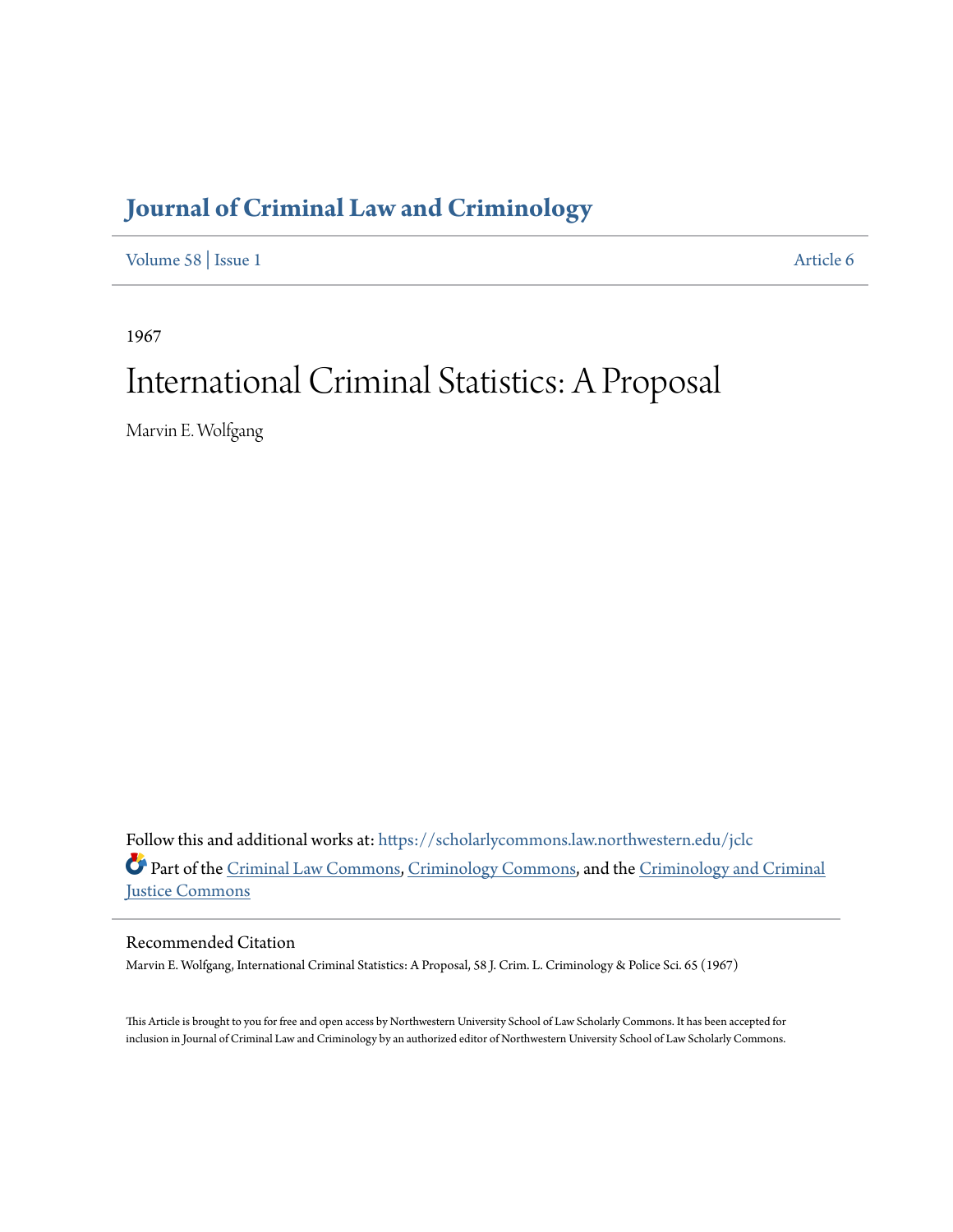## INTERNATIONAL CRIMINAL STATISTICS: **A** PROPOSAL

MARVIN **E.** WOLFGANG

The author is Professor and Graduate Chairman of the Department of Sociology of the University of Pennsylvania. He is also a Director of the University's Center of Criminological Research, President-Elect of the American Society of Criminology, author of many books and articles in criminology and sociology, and the Criminology Editor of this *Journal.*

**By** applying the measurement theory involved in psychophysical scaling and obtaining seriousness scores for criminal offenses in various countries, Professor Wolfgang proposes here a new method for collecting international criminal statistics. **His** article was read as a paper at the annual meeting of the American Sociological Association in Miami, Florida on September 1, 1966.

There are traditional criticisms about comparing the criminal statistics of one nation with those of another. The problems and limitations have resulted in relatively few sets of data that permit scholars to make valid international comparisons. Among these problems are the following:

1) The definitions of crime found in the statutes of different countries vary widely, so that what is defined as criminal in one nation may not be defined as criminal in another nation.

2) Even the same act of burglary, robbery, homicide, etc., may be defined differently in different countries.

3) Penalties for the same acts vary widely.

4) Wide cultural differences exist regarding respect for property and person, and these cultural traditions cannot adequately be reflected in traditional national comparisons of crime rates.

5) Variations exist in the administrative efficiency of police systems.

6) Some countries maintain better social accounting systems than do other countries; i.e., some countries have a more elaborate, comprehensive system of recording criminal statistics than do others.

**7)** Some countries count crimes according to police reports of "offenses known"; other countries keep a crime count according to judicial statistics of the number of persons brought to trial and convicted.

Additional items might be subsumed under these general headings, but they would all point to the same problem of cultural variations in the definition of crime, sentiments of severity, degrees of reportabiity, probabilities of discovery, types of penalties, and the methods of collecting criminal statistics. Many of these same problems

faced the committee on uniform crime reporting of the International Association of Chiefs of Police when in the late 1920's the associatidn sought to establish a system of national crime reports for the separate states of the United States. The history of the Association's resolution of most of these problems is adequately recorded elsewhere,1 and it is well known that since 1930 the Federal Bureau of Investigation of the United States Department of Justice has been collecting uniform crime reports that have satisfied many of the demands for a national recording system. Still, this is one nation, and although regional and other cultural variations exist within its political boundaries, they are minor compared to the variations between and among other national groupings. The limitations and inadequacies inherent in the United States uniform crime reporting system have been brought to our attention by many criminologists;2 we need not dwell on them here. We wish only to emphasize that some of the same problems faced in constructing international criminal statistics have been encountered before. However, we are not suggesting that the resolution of some of these problems for the United States can or should be applied internationally.

Efforts to prepare a valid format for international criminal statistics have been made by various groups or experts. A recent report by Thorsten

 $\overline{z}$ 

*<sup>1</sup> Uniform Crime Reporting: A Complete Manual for Police,* New York, N.Y.: Committee on Uniform Crime Records, International Association of Chiefs of Police,

<sup>1929.</sup> - Wolfgang, *Uniform Crime Reports: A Critical Ap-praisal,* 111 U. PA. L. REv. 708 (1963); Robison, *A Critical View of the Uniform Crime Reports, 64* MIcH:L. PEv. 1031 (1966); and the more defensive statement in Lejins, Uniform Crime Reports, 64 MICH. L. REV. 1011  $(1966).$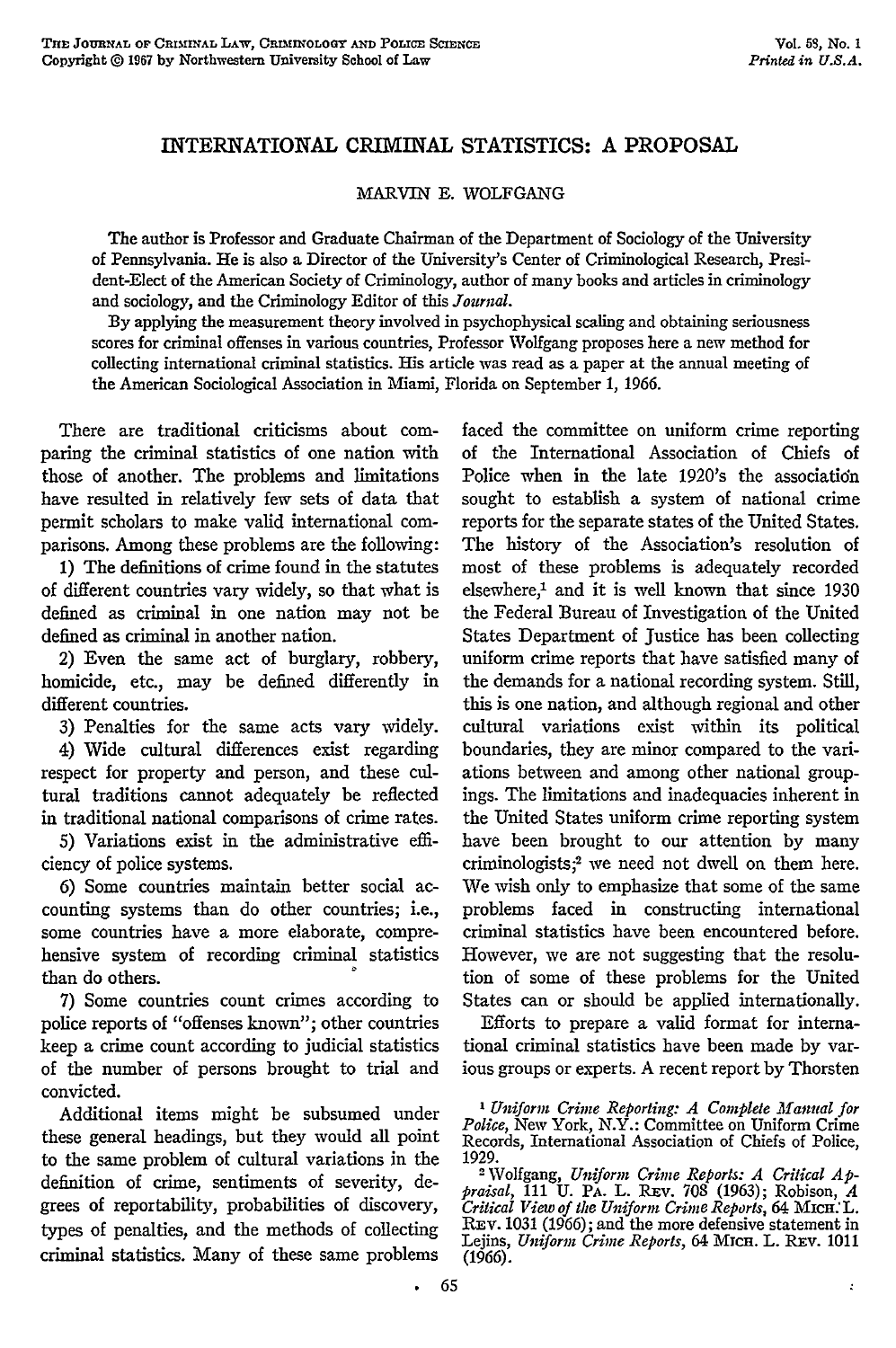Sellin to the Council of Europe has reviewed and briefly summarized these efforts. Unfortunately, we are not far along in producing the kinds of international data that would satisfy scholars who wish to compare the national patterns of various forms of deviant conduct.

At present, only a few types of crime are reported in the United Nations Yearbook or by the International Police Organization. These reports, and the occasional attempts by individual scholars to compare nations by certain types of crimes, all make the same unwarranted assumption; namely, that a crime of homicide, of robbery, burglary, or rape, for instance, is perceived as being of the same order of magnitude of seriousness in one country as in another. To compare the robbery rate per population unit in England with the robbery rate per population unit in Yugoslavia assumes that this kind of vis-a-vis theft means the same thing in both countries. We are not simply referring to the fact that the legal definitions may differ. Even if they do not, robbery may be viewed in the one country as much higher on a scale of seriousness. It is hardly likely that the loss of property or injury to the person will be perceived with the same weights of severity in all cultures, although their relative positioning in a rank ordering may be similar.

To make international comparisons by merely counting the number of violations of a specific type and dividing by a population constant reflects an arbitrary arrogance of assumed similarity that pays no attention to cultural diversities. This kind of assumption may be valid for comparing fertility and mortality statistics but not for comparing criminality. It is interesting that when political, anthropological, and other social analysts engage in cross-cultural comparisons, each culture is described as a separate functional system, and the attitudes and values of each culture are conceived as important attributes for understanding the operation of the system. Yet, in comparative criminal statistics, these cultural distinctions in values are "washed away" by the simple unit count method.

Arguments that have elsewhere been made for using in a crime index those offenses which are considered by a given culture as sufficiently serious to have high probability of being reported to the public authorities are also considered here as useful in constructing an international crime index. The reasons for using police statistics for a valid index have been presented by many

criminologists<sup>3</sup> and are here suggested for international statistics. That some nations have traditionally used judicial statistics, and that variations exist in police efficiency, do not disturb tht. validity of the model we are proposing. Any nation can as readily collect police as it can court statistics; and police efficiency in apprehending offenders should have relatively little effect on the reporting of serious offenses to them. Thus, items 5, 6, and 7 in our earlier list of problems are purely administrative policies that need not impede the collection of international criminal statistics. Moreover, a team of experts from an international organization could, like the field representatives of the Department of Justice in the United States, help individual countries to set up and promote reliable crime reporting systems.

While these administrative problems may be important, they are not the chief ones preventing valid international comparisons. Many nations already have good accounting systems, and as new nations emerge with reliable data, they could be added to the world's collection. The most serious impediments to comparative data are found in the first four problem areas outlined at the beginning of this article: those concerned with differential definitions of crimes and of their gravity.

We are proposing a system of international criminal statistics based upon the assumptions and analyses found in our book *The Measurement of Delinquency.4* Among the several main features of this system is the elimination of legal labels for measurement purposes. Thus, as noted, rape, robbery, burglary, larceny, homicide, etc., are replaced by requests for information about the type of physical injury, the pecuniary value of property theft or damage. To these items are added information regarding the existence of forcible sex relations, the existence of intimidation and by what method, and the presence of a forcible entry.

It is important to note that although the specific legal labels do not appear, the designation that an injury or property loss is a crime depends upon

<sup>3</sup>Thorsten Sellin's arguments are used by many writers who have discussed this issue in the United States and abroad. For his early statement, see Sellin, *The Basis of a Crime Index,* 22 **J.** Calm. L. & CRIMI-**NOLOGY** 335 (1931).

<sup>4</sup> SELLIx & WOLFGANG, Tim **MEASUREMENT OF DELINQUENCY** (1964). This study was originally con- ducted under a grant from the Ford Foundation.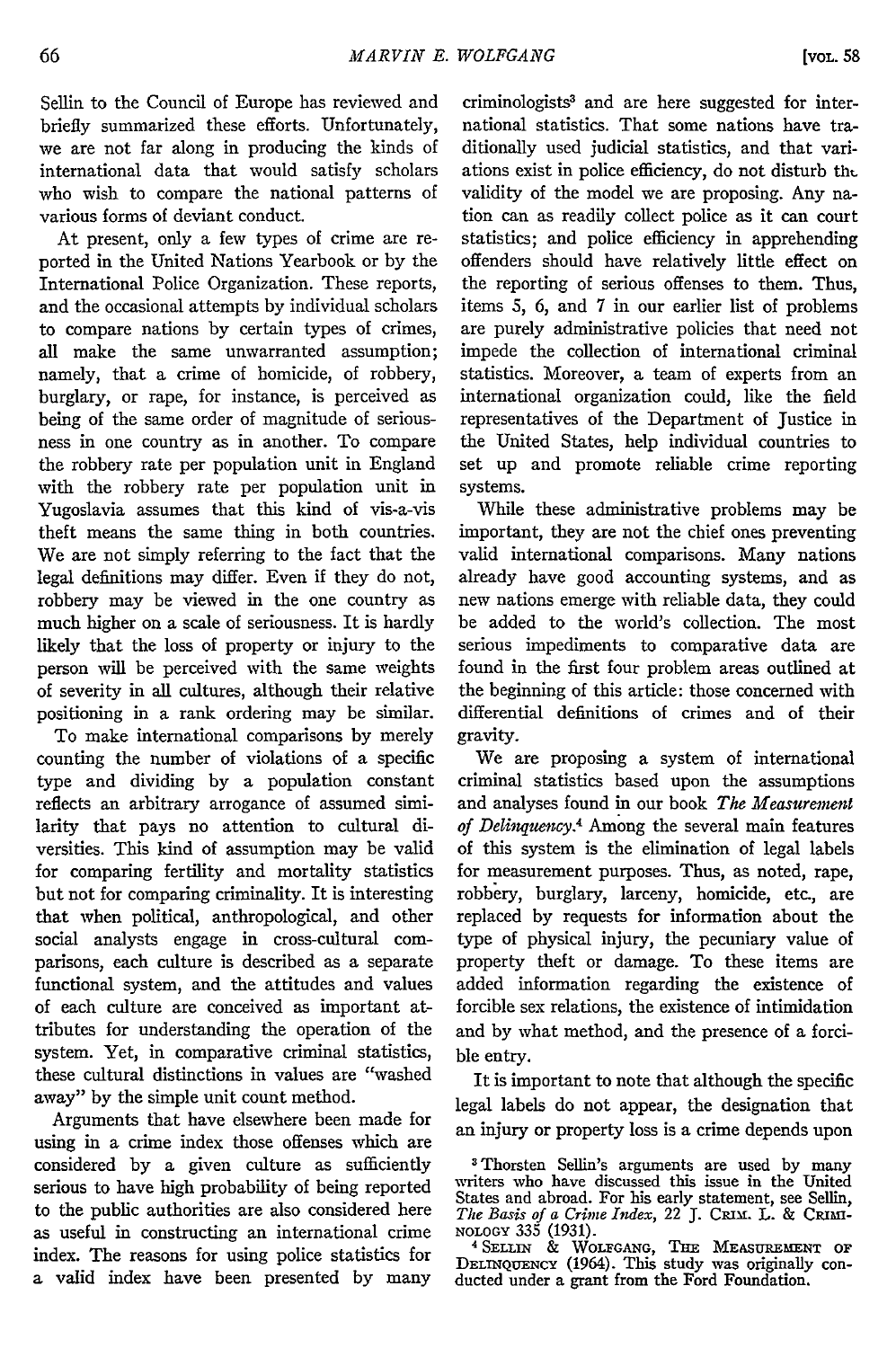the legal statutes of the culture within which such acts occur. In this way, variations in the definitions of crimes are respected and maintained, while a common basis for comparison of the essential elements of these offenses is available.

Counting the number of victims of each type of physical injury is no problem. The elements designated are applicable everywhere. The pecuniary value of property theft or damage can be indicated by reference to the currency of each country. If desired, the international rate of exchange can be used to standardize these money values.

The next problem is that of providing a weighting system to indicate the relative degrees of seriousness of crime. By using the ratio scale suggested by psychophysics, each country participating in the collection of international statistics could replicate the Philadelphia study, as has recently been done in Canada.<sup>5</sup> The choice of subjects used to provide the scale scores should be determined by the administrators of the scaling analysis in each country. Once the geometric means or medians of the magnitude scores are established in each nation for all index offenses, the frequency of persons injured and of property stolen or damaged can be multiplied by the respective weights of seriousness.

As in the case of the Canadian replication of Philadelphia, we would minimally expect that if the magnitude scale scores of seriousness are derived from any two populations, the relation between them should be a power function  $(y = aX<sup>b</sup>)$ , and the plotted points should constitute a straight line on log-log paper. Maximally, we would hypothesize that if the magnitude scale scores of seriousness are derived from any two populations in the same culture, the relation between them should be a power function  $(y =$ *aXb),* with the plotted points constituting a straight line on log-log paper and with the value of b approximately **1.**

Because specific scale scores are expected to vary across cultures, we are now required to determine how countries might be compared with one another. In short, how can we interpret

comparisons? As has been suggested, it would be necessary to obtain for each country the sum of the frequency of each measured crime, multiplied by its weight, divided by a constant population unit. The result is, of course, a weighted rate of crime for each country. Injuries and property crimes could be shown **by** separate rates if so desired, and refinements by age and sex compositions could easily be computed.

Assuming that frequency counts have been made by each participating country, there are several ways in which comparisons could be made. One method is to calculate what might be called a *world mean weight* for each clement of the criminal events to be measured. This world mean weight could be calculated by multiplying each country's scale score for an element of an index event, divided by the proportion of population represented by each country. The sum of these figures would result in the world mean weight for each criminal element to be applied in each country. Symbolically, this can be expressed as follows:

(I) 
$$
R_x = \frac{\sum_i f_i \overline{w}_i}{P_x} \cdot k
$$

- $R =$  weighted crime rate
- $x =$  country  $x$
- $f_i$  = frequency of a given criminal event
- $\overline{w}$  = world mean seriousness weight for a **given class of** events
- $k =$  constant multiplying unit of 100,000
- $P_x$  = total population of country x.

This method may not sound attractive because it could significantly reduce the seriousness scores of one country while significantly raising the scores of another country. The chief virtue of this method is that it produces less distortion overall than any other method can if reduction of all countries' seriousness scores to one score is the desideratum. Moreover, this method comes closest to an ideal model that would take a random representative population of all nations in order to obtain a single set of scale scores for each scorable element in the international index.

**A** second method that could be used would involve a matrix of international calculations by which the sum of the frequency of crimes in country  $x$ , for example, would be multiplied by the seriousness scores of country **y,** times the ratio

**<sup>5</sup>** Canadian replication studies thus far include the following: Normandeau, *The Measurement of Ddin-ueicy in Montreal,* 57 **J.** Cxn. L., **C.** & P. **S.** <sup>172</sup> 1966); *AxrAN* **&** NORMANDEAU, **A MANUAL FOR CON-**STRUCTING A CRIME AND DELINQUENCY INDEX IN CANADA, (1966); AKMAN, NORMANDEAU & TURNER,<br>The Measurement of Crime & Delinquency in **CANADA,** a forthcoming publication.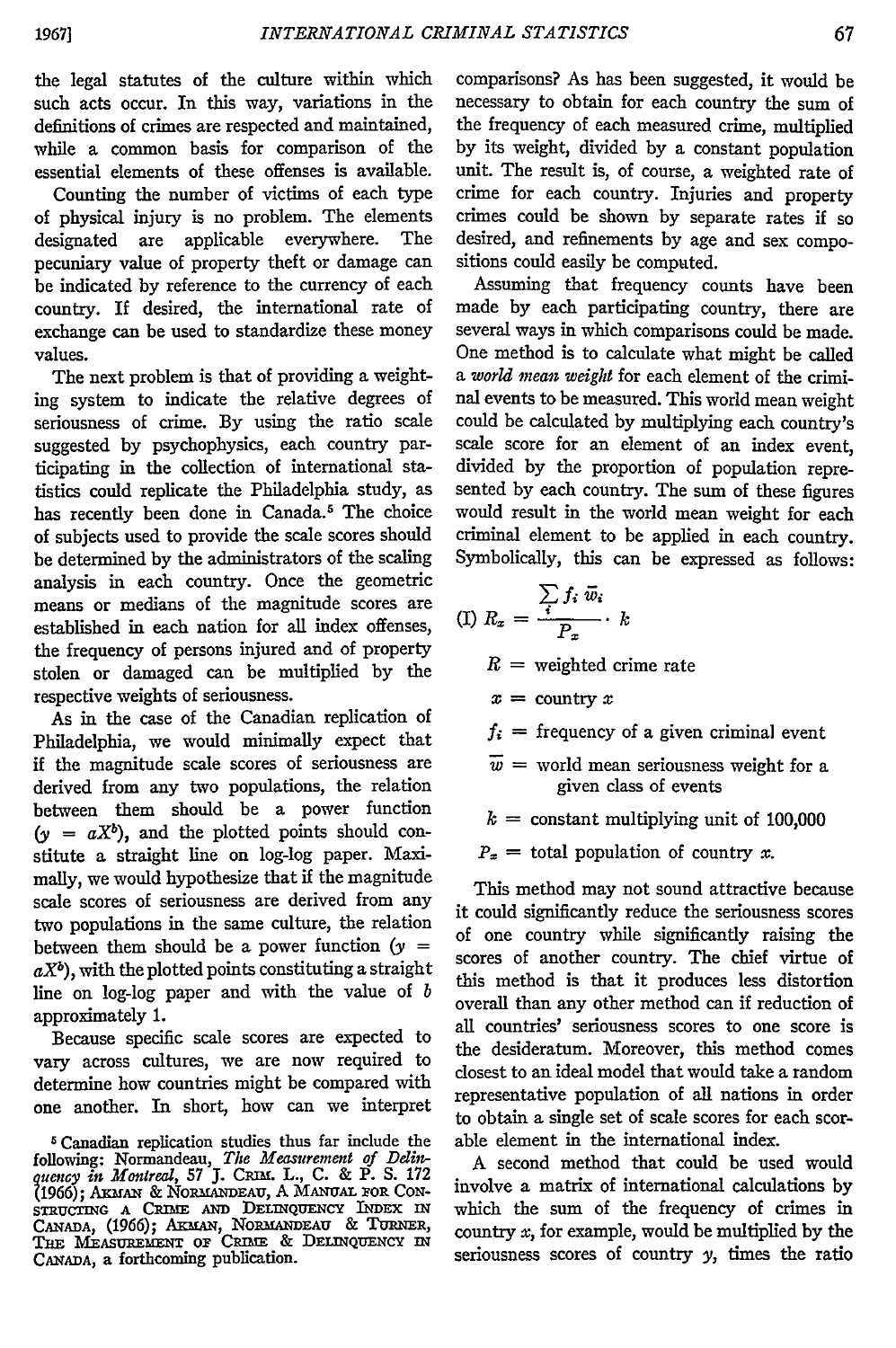of the population between country  $x$  and country y, divided by the population of country y. Thus,

(II) 
$$
R_y = \frac{\sum_i f_{ix} s_{iy}}{P_y} k \left( \frac{P_x}{P_y} \right)
$$

In short, the question posed for answering by this method is whether country  $y$  would perceive the extent of its crime problem as more or less serious if country  $\nu$  had the same incidence of crime as country x. Would Philadelphia be "happier" with Montreal's incidence of crime, using Philadelphia seriousness scores, than Philadelphia is with its own incidence and distribution of crime? The reverse question could be asked of Montreal. This method, while feasible, is cumbersome and involves elaborate computations for all crossnational comparisons.

A third method is available, and, we believe, more attractive than the previous two because it has simplicity and more firmly retains a reflection of each country's weighting of gravity. Rather than calculating an international mean weight for each measurable element, each country would sum its frequencies times its own weights and produce its own weighted crime rate each year. Thus, the weighted crime rate of country  $x$ ,

(IIIa) 
$$
R_x = \frac{\sum_i f_{ix} s_{ix}}{P_x} \cdot k
$$

is compared to the weighted crime rate of country **Y,**

(IIIb) 
$$
R_y = \frac{\sum_i f_{iy} s_{iy}}{P_y} \cdot k
$$

As previously mentioned, we would expect variations in the specific scale scores among different nations and cultural groups. These are the very differences that are not recognized when all crimes are treated as a weight of 1, as is presently the case; and these cultural differences are the ones we wish to retain, while at the same time using a unidimensional base for international comparisons.

We assume that the lowest unit reduction for scale scores would be the nation-state, and that each subpopulation unit within a nation (city, town, rural area) would use the same set of scores. In an inter-city comparison across nations, therefore, the separate weighted rates could be employed. Attention is drawn to the present re-

search of the National Opinion Research Center which seeks to collect, from a random representative sample of the United States, not only data on amounts and kinds of victimization, but also data on the rating of seriousness of a variety of all index and some non-index offenses. <sup>6</sup>

With the third method suggested, the annual weighted rate for Philadelphia could be compared to the annual weighted rate for Belgrade. The rate for Philadelphia would be based on the seriousness scores as evaluated by the Philadelphia judges; the rate for Belgrade would be based on the seriousness scores as evaluated by the Belgrade judges. By way of a crude illustration, if the derived, adjusted (rounded) scale score for a single homicide were 26 in Philadelphia but 52 in Belgrade, and if Philadelphia had 100 homicides during a given period of time and Belgrade had 50 homicides during the same time period, and assuming the populations were similar, the weighted rates would be equal. The interpretation is that the total social injuries inflicted upon these communities through homicides are perceived as equally serious in each respective community, despite differences in the absolute numbers of homicides. This simple illustration suggests the way in which all types of index crimes and the sum of all index crimes can be handled statistically.

Moreover, because each nation's scale scores constitute a ratio scale, the weighted rates of any two or more nations may be treated as constituting a ratio scale containing all of the concomitant advantages of statistical manipulations common to ratio scales. If Philadelphia were to have a total weighted crime rate twice as high as the weighted crime rate of Belgrade, it could legitimately be claimed that crime is only half as serious in Belgrade (to the people of Belgrade) as it is in Philadephia (to the people of Philadelphia). We thus avoid the arbitrary assumption of cultural uniformity in the judgment of seriousness of crime, which, as we have said, is now done when each offense is treated (a) as if it were the same degree of seriousness (scored 1) in all contries, and (b) the same degree of seriousness as any other offense. Under this proposed system, international statistical comparisons should be possible and valid because they contain the mean-

**6** The study by NoRc has been conducted for the President's Commission on Law Enforcement and the Administration of Justice. The data were not yet analyzed at the time of this writing.